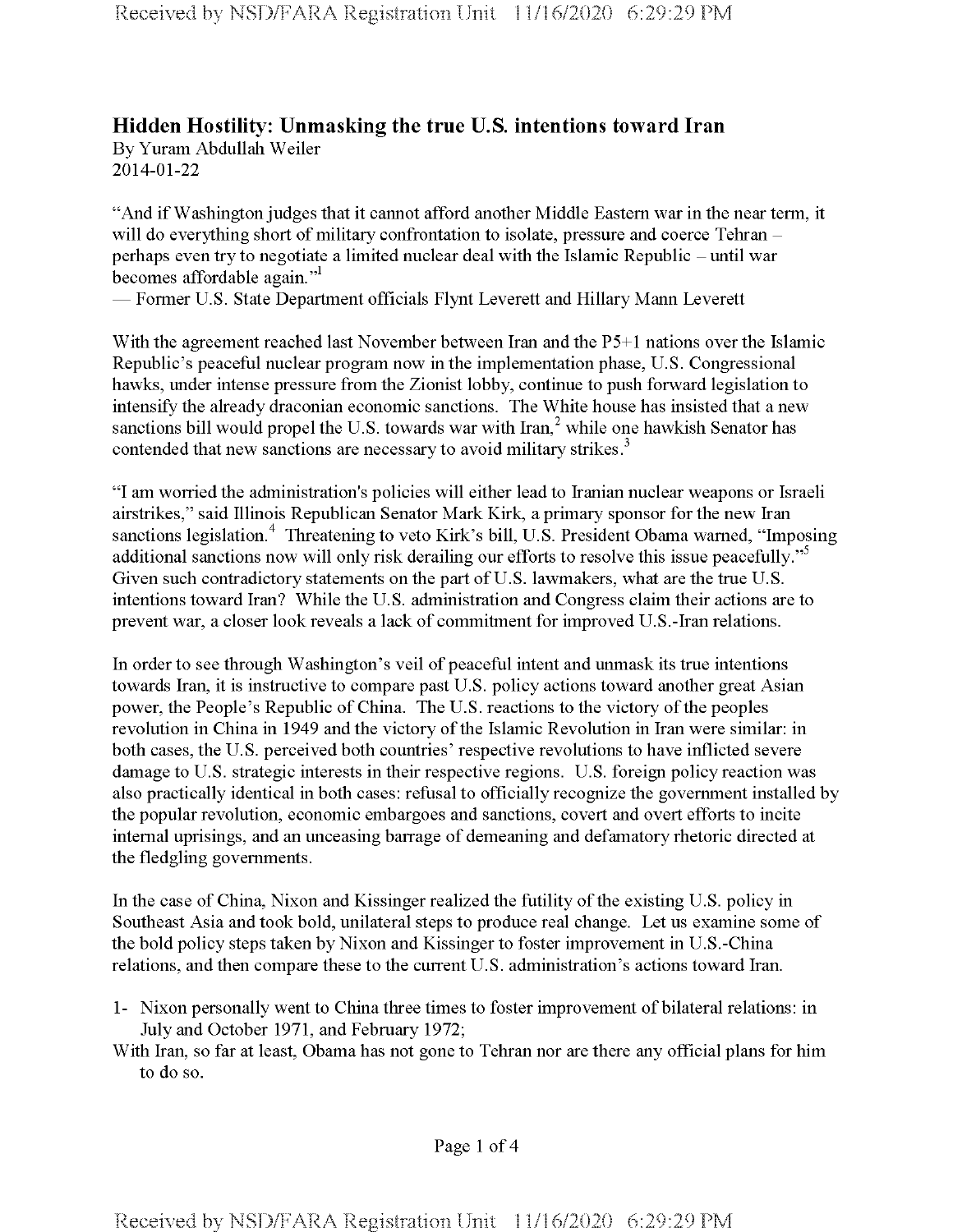- 2- Nixon and Kissinger discretely developed their bold China policy, with perhaps only ten other bureaucrats aware of it;
- With Iran, Obama developed his Iran policy only after consulting with a plethora of governmental agencies, think tanks and lobbyists.
- 3- Nixon was acutely aware that U.S. policy in Vietnam and Southeast Asia was failing;
- With Iran, U.S. policy has failed, as it has elsewhere in the Middle East, but neither Obama nor a majority of U.S. politicians seem to be cognizant of this fact.
- 4- Nixon took the approach of establishing improved relations first and then tackling the strategic issues upon which the U.S. and China differed;
- With Iran, the U.S. has it backwards by demanding that a single issue, i.e. the nuclear one, be resolved before relations can be improved.
- 5- Nixon and Kissinger were acutely aware that incremental diplomatic approaches would not lead to breakthroughs;
- With Iran, the U.S. continues to employ an incremental approach that historically has been proven to fail.
- 6- Nixon realized that the U.S., as the stronger party with a track record of aggression, would have to be the one to make the decisive first move to prove serious intent;
- With Iran, the Washington regime seems stuck in thinking that Tehran must be the party to prove its good intent.
- 7- Nixon realized that after 20 years ofhostility towards China, improving relations would require a bold application of leadership without regard to internal political flak;
- With Iran, Obama has not shown any leadership in this regard, only brief bursts of leadershiplike rhetoric.
- 8- Nixon and Kissinger understood that peaceful relations with China would be the best approach to safeguarding U.S. strategic interests in the Far East;
- With Iran, the U.S. still does not comprehend that peaceful bilateral relations would be the best approach to safeguarding U.S. strategic interests in the Middle East.<sup>6</sup>

Of course, by 1964 China already had an atomic bomb and had come close to a nuclear confrontation with the former Soviet Union over a territorial dispute. So certainly, since Iran has disavowed the use or possession of nuclear weapons as against Islam, there is that difference with respect to the parallel with China.<sup>7</sup> However, if the U.S. truly desired to improve its relations with Iran, the U.S. president would have to take the same kinds of bold steps that Nixon took to improve relations with China over 40 years ago. Such actions would have to include a mandatory Nixonian-style trip by Obama to Tehran to personally meet with President Rouhani.

Symbolic of the hidden hostility towards Iran embedded in every U.S. policy action was the insulting remark made by top U.S. nuclear negotiator Wendy Sherman who, concerning Iranians, said that "we know that deception is part of the DNA."<sup>8</sup> Sherman's racist slur notwithstanding, she has misinterpreted deception for Tehran's fully justifiable suspicion of Washington's intentions. After all, Iran is negotiating with a deceptive regime that has an established record of fomenting enmity with Iran over the past 35 years, the highlights of which include a U.S.engineered coup, supporting the dictator Mohamed Reza Pahlavi and backing Saddam's bloody 8-year imposed war on Iran. As Middle East historian Mark LeVine pointed out, "If the U.S.

Page 2 of 4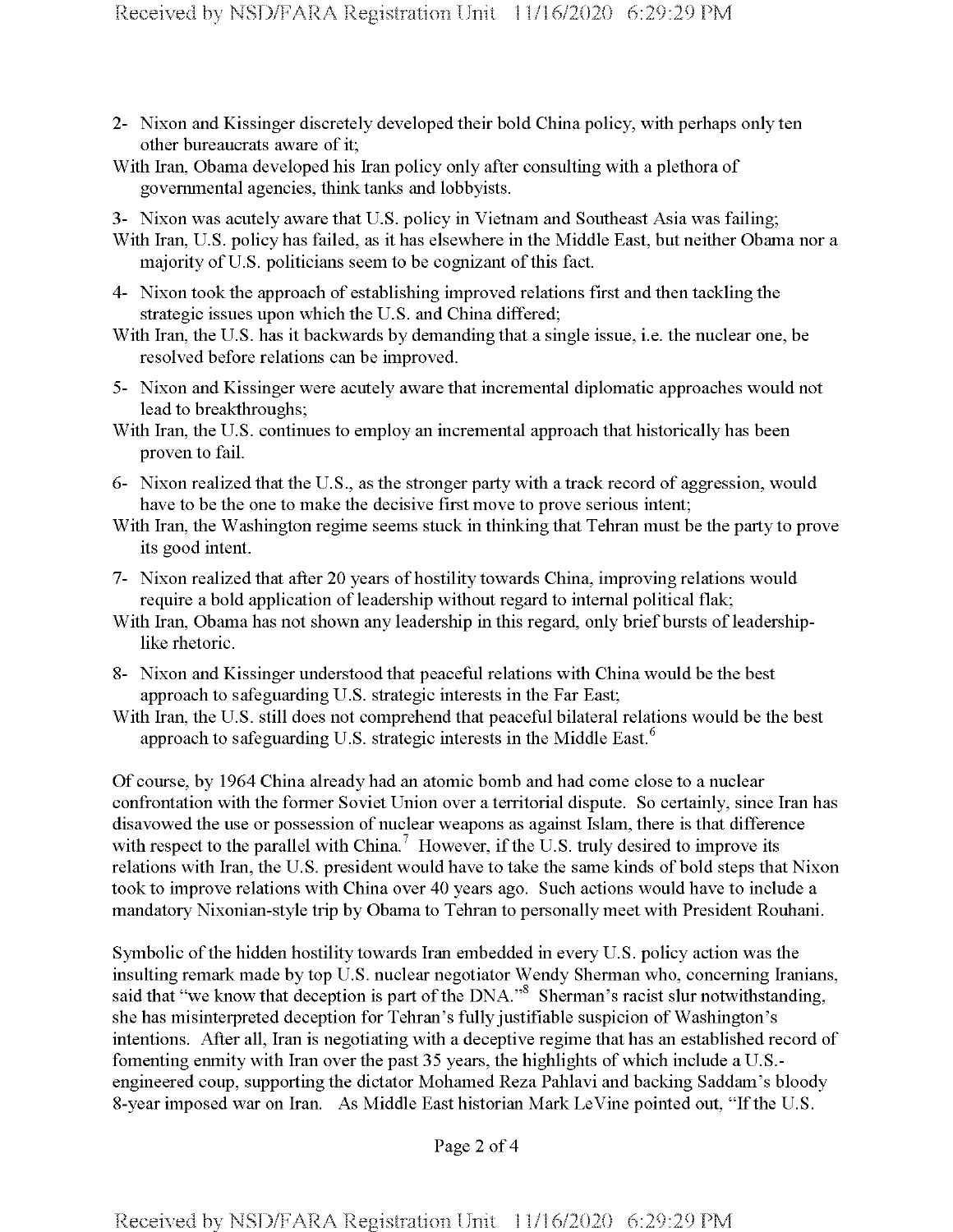has good reasons to suspect Iranian intentions, Iranians have far greater reasons to fear and suspect U.S. intentions."<sup>9</sup>

Part of the U.S. self-inflicted delusional mythology on Iran stems from the incessant reiteration ofthe phrase "Iran's nuclear weapons program" in the western media. This nonstop promulgation of propaganda predisposes the western mind to believe the Zionist regime's calumnies of an "Iranian nuclear threat," when in fact there is none. Even those western pragmatists who concede the validity of Washington's own intelligence assessments, which concluded that Iran does NOT have a nuclear weapons program, nevertheless trumpet noisily about the dangers of Iran developing nuclear "breakout capability." This is while Ayatollah Seyyed Ali Khamenei has unequivocally stated that Islam forbids the "production, stockpiling and use" of nuclear weapons,<sup>10</sup> starkly contrasting the U.S. track record of demonic aggression in pursuit of global hegemony, having caused the deaths of over 10 million of Planet Earth's citizens since  $1945$ .<sup>11</sup>

It is instructive to note that in the cases ofthe former Soviet Union and China, the Truman, Eisenhower and Kennedy administrations had considered and subsequently rejected the military option -limited nuclear strikes -to incapacitate those countries' advancing nuclear capabilities. The main arguments for rejecting military attacks on Russia and China then – and equally valid now - were the enormous economic costs involved combined with the improbability of containment of consequential hostilities. Likewise, the military option cannot seriously be on the table for Iran, since a U.S. strike (or a U.S.-backed Zionist strike) would expose U.S. military assets to justifiable retaliatory strikes by Iran, most likely dragging Washington into another expensive, protracted Middle Eastern war it cannot afford. As Iranian Defense Minister Ali Shamkhani pointed out in 2004, "The U.S. military presence near us is not power forthe United States because this power may under certain circumstances become a hostage in our hands." $12$ 

Therefore realistically speaking, contrary to the chronic U.S. manic mythos of once again subjugating Iran, the Obama administration cannot truthfully say "all options are on the table," since the cost of the military choice is currently beyond Washington's means. As a result, Washington really had no choice but to negotiate an agreement with Tehran and now must be prepared to yield significant concessions and grant meaningful security assurances to the Islamic Republic in order to save face and any vestige of its collapsing hegemonic empire. However, as CFR scholar Scott Sagan wrote in 2006, "None of this will happen, however, if U.S. officials keep threatening to topple the Iranian government."13 And beneath the mask of nuclear negotiations, regime change still seems to be first among the true U.S. intentions toward Iran.

So we see, in fact, it was not U.S. economic sanctions that brought Tehran to the negotiating table, rather it was Washington's realization of its current inability to absorb the colossal costs of confronting its self-induced mythological delusion of an Iranian nuclearthreat by military force. But Washington's hidden hostility pushes the U.S. toward war with Iran once it again becomes affordable. After all, when it comes to U.S. politicians, aggression is part of the DNA.

## **Endnotes**

Page 3 of 4

i Flynt Leverett and Hillary Mann Leverett, *Going to Tehran* (New York: Metropolitan Books, 2013), 229-230.